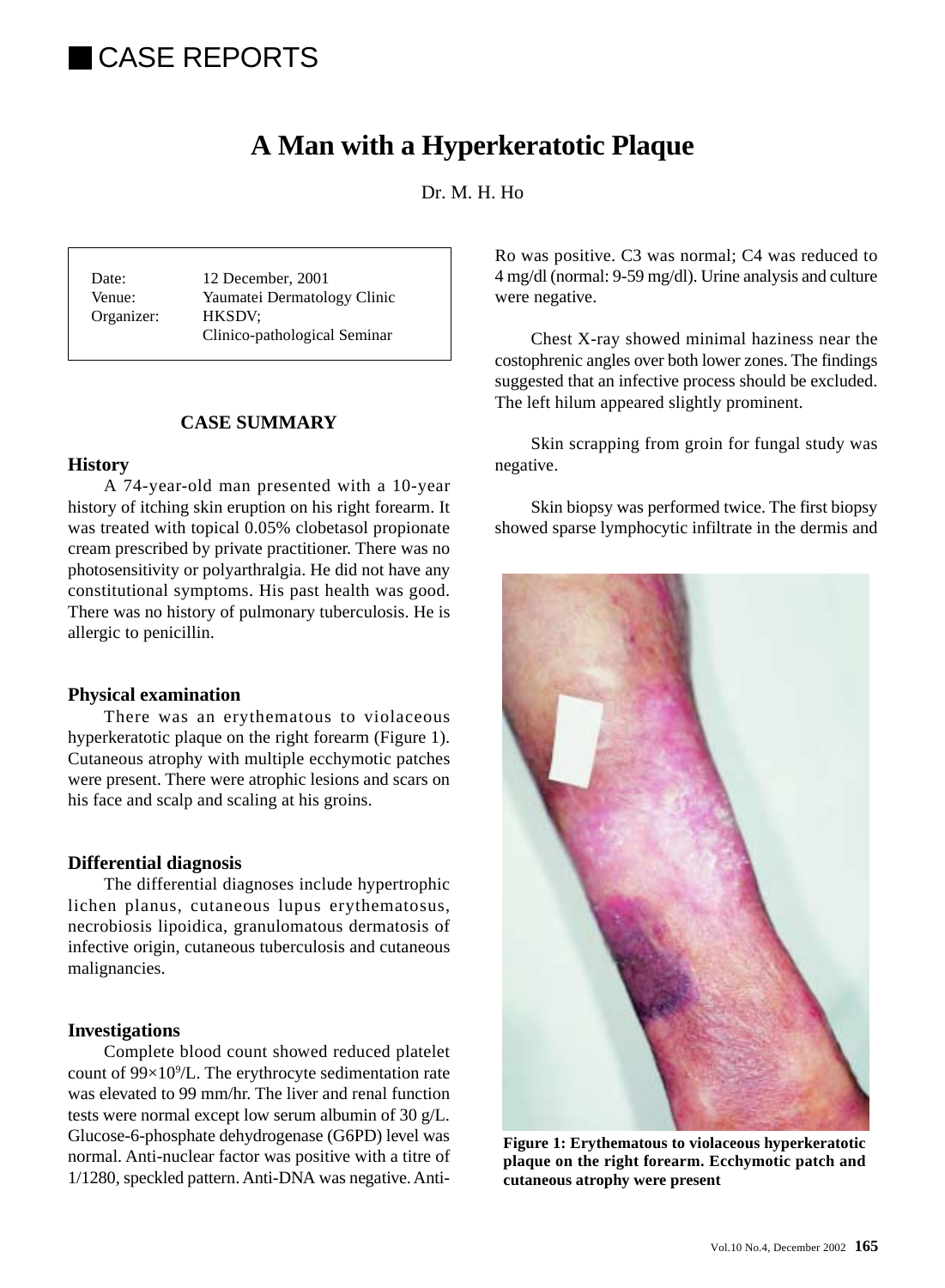mild lymphocytic exocytosis. The most striking feature is the process of marked solar elastosis with abundant siderophages. There was no granuloma. Staining for fungus was negative. It was consistent with senile purpura. Tissue culture for Mycobacterium tuberculosis, atypical mycobacterium and deep fungus were all negative.

The second biopsy revealed moderate acanthosis, hyperkeratosis and patchy parakeratosis. Foci of interface infiltrate with colloid bodies are noted at the bottom of the elongated rete ridges. The infiltrate consisted of plasma cells, lymphocytes and neutrophils. There was focal deep periadnexal plasmacytic infiltrate. Periodic acid-Schiff (PAS) stain revealed mildly thickened basement membrane and some fungal hyphae in the epidermis. Direct immunofluorescence was negative. Review of previous biopsy showed less hypertrophic epidermis and no fungal hyphae was identified. It was commented that the presence of thickened basement membrane and dense inflammatory infiltrate with plasma cells raised the possibility of preexisting hypertrophic lupus erythematosus. But increase in mucin was not evident. Cultures for Mycobacterium tuberculosis and atypical mycobacterium were negative. Fungal culture yielded Trichophyton rubrum.

## **Diagnosis**

The diagnosis was hypertrophic lupus erythematosus (LE) with superimposed dermatophyte infection.

## **Treatment and progress**

He was advised on sun protection and to stop using 0.05% clobetasol propionate cream. He was treated with topical isoconazole nitrate cream for dermatophyte infection, 0.05% betamethasone dipropionate and 3% salicylic acid ointment for the plaque lesion, 10% cetrimide shampoo and 0.025% fluocinolone acetonide cream for the scalp lesions. The plaque persisted but scaling reduced.

Scaling of right palm was noticed in the followup. Skin scrapping from right palm for fungal study grew Trichophyton rubrum. He was started on oral terbinafine for fungal infection and oral isotretinoin 30 mg/d for hypertrophic LE  $(-0.6 \text{ mg/kg/d})$ . Tinea manuum resolved. LE responded in three weeks with decrease in thickness. He has been put on isotretinoin 30 mg/d for three months with good response.

Repeated complete blood count was normal. The erythrocyte sedimentation rate was still elevated at 97 mm/hr. He was referred to chest clinic for abnormal Chest X-ray findings and referred to medical unit for follow-up of raised ANF titre and reduced platelet count.

## **REVIEW ON HYPERTROPHIC LUPUS ERYTHEMATOSUS**

Hypertrophic LE is an uncommon variant of chronic cutaneous LE. It was first described by Bechet in  $1940<sup>1</sup>$ 

## **Clinical features**

Hypertrophic LE is characterized by elevated, erythematous hyperkeratotic plaque and papulonodular lesions. They are usually located on the face, scalp and upper extremities. It is rarely manifested as keratoacanthoma-like, or hypertrophic lichen planuslike lesions on the upper limbs.<sup>2</sup> It is well known for its recalcitrance to treatment. It may occur with pre-existing or co-existing typical  $DLE^{2-4}$  or  $SLE^{5}$ .

## **Differential diagnoses**

The differential diagnoses are hypertrophic lichen planus (LP), keratoacanthoma (KA) and squamous cell carcinoma.

## **Histology**<sup>6</sup>

The histology is characterized by marked hyperkeratosis, hypergranulosis and irregular acanthosis with papillomatosis. There is liquefactive degeneration of basal cells. Cytoid bodies are conspicuous in the lower epidermis. It may be indistinguishable from hypertrophic lichen planus.

Studies demonstrated that there were two patterns in verrucous LE, keratoacanthoma-like and lichen planus-like.2,7 Table 1 compares the features of hypertrophic LE against discoid LE.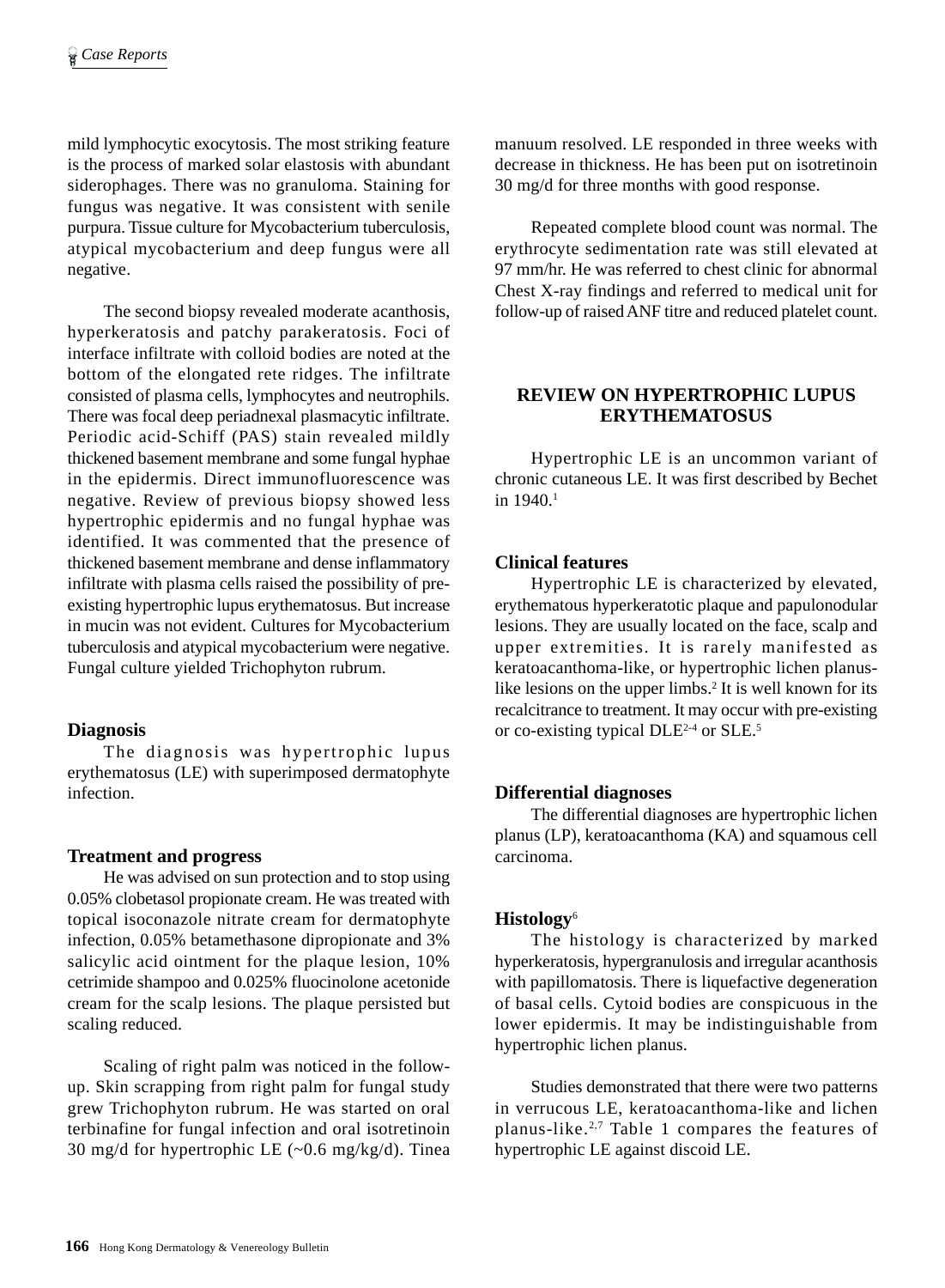| <b>Hypertrophic LE</b>                         | Discoid LE                                                               |
|------------------------------------------------|--------------------------------------------------------------------------|
| KA-like pattern:                               | Liquefactive degeneration of basal cells;                                |
| focal acanthosis with deep dermal projections; | thickened basement membrane;                                             |
| a sparse lichenoid cellular infiltrate;        | perivascular and periadnexal infiltrates of lymphocytes and histiocytes; |
| cytoid bodies                                  | increase in mucin deposit in dermis                                      |
| LP-like pattern:                               |                                                                          |
| acanthosis, hyperkeratosis, hypergranulosis;   |                                                                          |
| dense band-like mononuclear cell infiltrate;   |                                                                          |
| cytoid bodies;                                 |                                                                          |
| resembling hypertrophic LP                     |                                                                          |
| Both types show focally thickened basement     |                                                                          |
| membrane;                                      |                                                                          |
| many elastic fibres and elastic material       |                                                                          |
| penetrating the lower layers of epidermis      |                                                                          |
| <b>Direct Immunofluorescence:</b>              |                                                                          |
| granular deposits of IgG along the basement    | Ig G,A,M and complement at the dermo-epidermal junction                  |
| membrane;                                      | homogeneous, granular or thready patterns                                |
| globular IgM deposits at the                   |                                                                          |
| dermo-epidermal junction                       |                                                                          |

**Table 1. Histological features of hypertropic LE and discoid LE**

Electron microscopy shows features of lichenoid tissue reaction.7 Keratinocytes with various degrees of cellular changes are noted in the epidermis. The prominent changes occurred at the dermo-epidermal junction. There is basal lamina reduplication. There are mixed cellular infiltrates (lymphocytes and macrophages) and degenerating keratinocytes in the dermis, and abundant elastic fibres in the dermis. Reduplication of basal lamina occurs in dermal vessels. Tubuloreticular inclusions are found in the endothelial cells of dermal blood vessels. This is a characteristic, but not diagnostic, finding in LE. These suggest that hypertrophic LE is a distinct variant of discoid LE.

#### **Management**

The general measure includes avoidance of sun exposure. Specific treatment options include topical steroid, intralesional steroid injection, antimalarials, retinoids and thalidomide.

#### **Retinoids**

Systemic retinoid can be used alone or in combination with antimalarials. Acitretin,<sup>8</sup>

isotretinoin<sup>5</sup> and combination therapy of isotretinoin with hydro-xychloroquine<sup>3</sup> have been reported successful in treating resistant hypertrophic LE.

There were two case reports of using isotretinoin in the management of hypertrophic LE. The dosage employed was 0.8-1 mg/kg/day. There was rapid response and dramatic improvement after three weeks of isotretinoin monotherapy; and complete resolution with scarring after nine weeks.<sup>5</sup> A total of 11 weeks of isotretinoin was given and the patient remained symptom free for nine months. Isotretinoin and hydroxychloroquine combination therapy resulted in 80% improvement after seven weeks.3 A lower maintenance dosage of both drugs is required.

The mechanisms of isotretinoin in the management of hypertrophic LE are speculative.9 They include inhibition of mononuclear cells, alteration of epidermal antigens and nonimmunologic direct effect on epidermal cell differentiation. Isotretinoin stimulates Langerhans' cells and macrophages which might aid in processing or eliminating inciting factors.